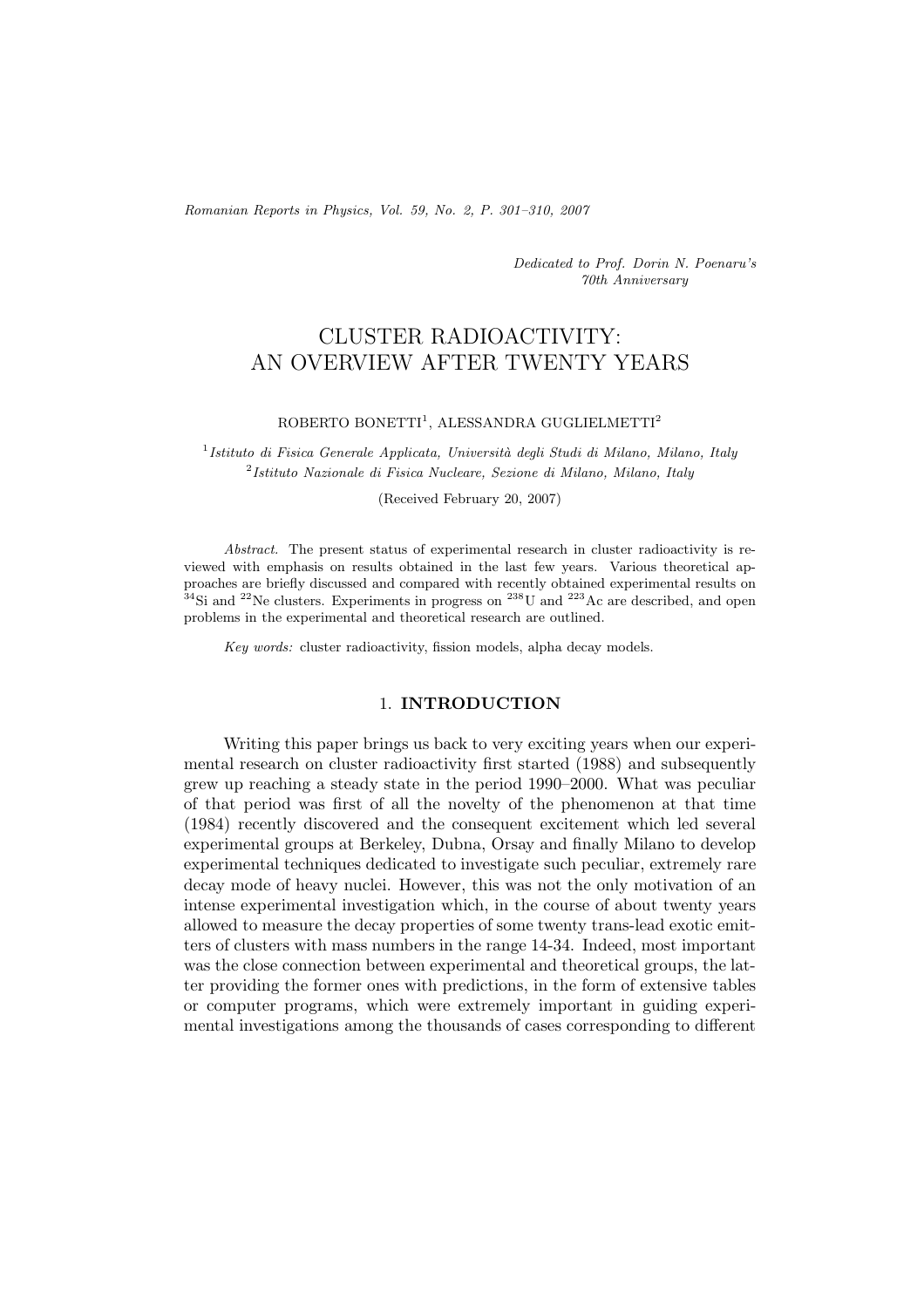combinations of mother nuclei-emitted clusters exhibiting a positive Q-value for such radioactive decay.

In this connection the theoretical work of Dorin Poenaru on cluster radioactivity stimulated, encouraged and addressed we experimentalists in the difficult job of finding out a needle in a haystack: it is well known indeed that the branching ratios relative to  $\alpha$ -decay are vanishingly small, ranging between 10*−*<sup>9</sup> and 10*−*<sup>16</sup> for the cases measured up to now. Moreover, the branching ratio is not the only parameter to characterize the difficulty of this research: one should mention, among others, the problem of preparing a high enough number of mother nuclei in order to compensate for the corresponding small value of the partial decay probability, which has recently been measured down to 10*−*<sup>30</sup> s*−*1. It is indeed clear that the situation is completely different if the mother nucleus is member of a natural radioactive series (as it was true in the pioneering work of Rose and Jones [1], Price [2] and Tretyakova [3]), or has to be synthesized by means of artificial radioactivity or radioactive ion beam techniques, as was true for the most recently measured decays and will be shown in next section. Considering this and other difficulties involved, one can understand why the selection of the most promising cases based on a reliable theory is of paramount importance. Several review papers have been written in the past covering both theoretical and experimental aspects of cluster (exotic) radioactivity [4]. In this paper, we will limit ourselves to describing the most notable achievements in the experimental research which took place after 1999, when the most recent review was published [5].

# 2. **EXPERIMENTS ON CLUSTER RADIOACTIVITY AFTER 1999**

## 2.1. <sup>34</sup>Si DECAY OF <sup>242</sup>Cm

We discuss this experiment first [6] since it was crucial in discriminating between different theoretical descriptions of cluster radioactivity. It is well know indeed that cluster radioactivity occupies an intermediate position between alpha-particle radioactivity on one side and spontaneous fission on the other. These two extreme processes of hadronic decay of nuclei are usually described by completely different formalisms. The first one (" $\alpha$  decay"-like) is considered to be non-adiabatic [7, 8]. Its probability is determined by the overlap of the parent nucleus wave function with those of both fragments resulting in a sudden formation of a cluster which then attempts to penetrate the Coulomb barrier. The other one ("fission"-like), on the contrary, is thought to be adiabatic [9, 10]. It includes the prescission phase where the fragments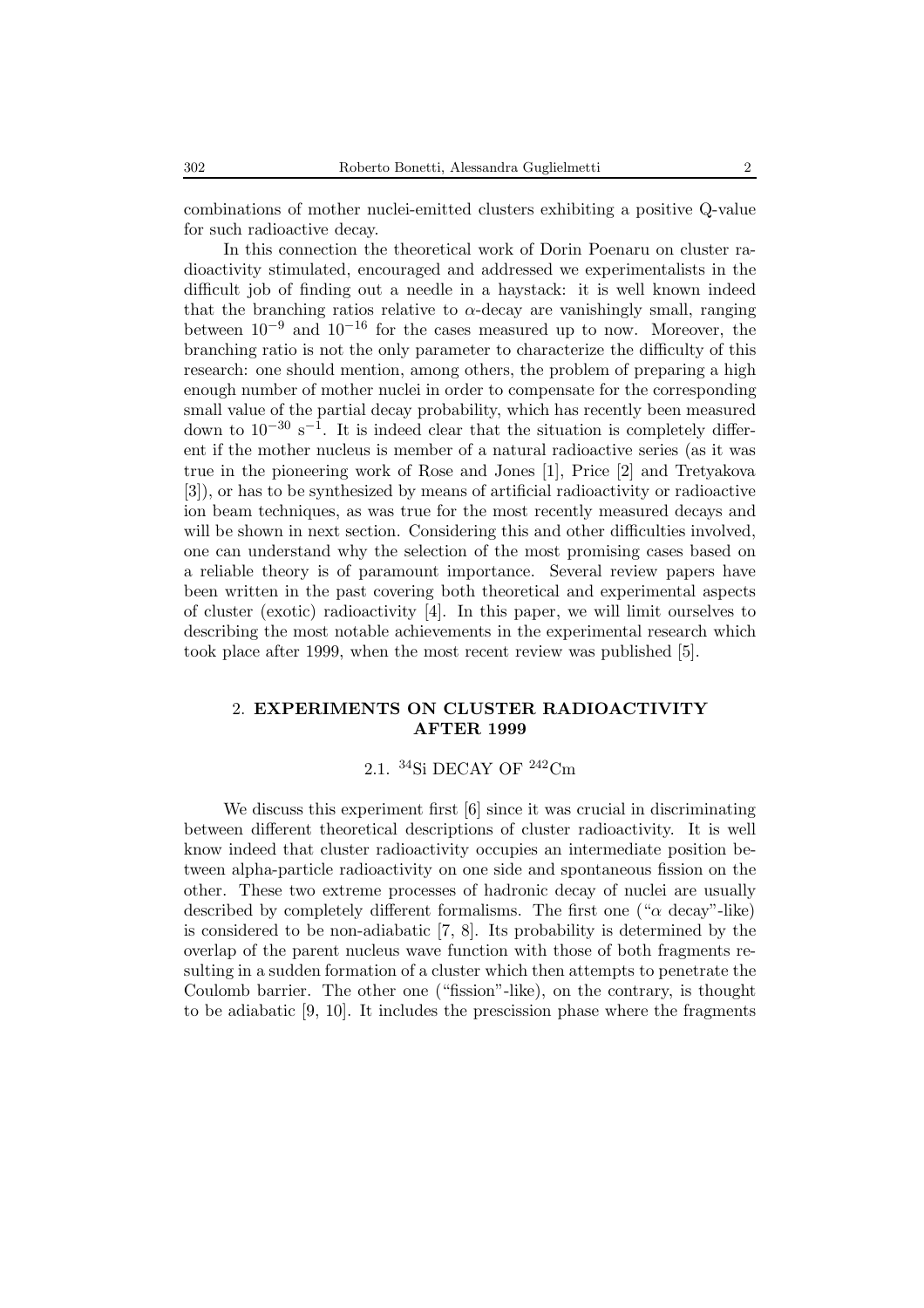are overlapping. It was indeed shown by D. Poenaru [11] that the transmission probability through that part of the potential barrier before the saddle point, i.e. the prescission phase, simulates the so-called spectroscopic factor present in the "α decay"-like models, implicitly assumed to be unity in the "fission"-like models.

Previous experimental studies on cluster radioactivity have allowed us to accumulate data on clusters with mass number in the range  $A=14-32$  [5]. When compared with theoretical models it is found however that despite their seemingly different nature almost all of them reproduce the experimental halflives with the same kind of accuracy, i.e. within one-two orders of magnitude, thus making practically impossible to decide in favour of one or another. However, from the experimental point of view the gap between alpha-radioactivity and fission remains far from being filled, and observation of heavier and heavier clusters is important in this respect. For example, calculations show that the decay probability decreases with increasing fragment mass more steeply for the  $\alpha$ -decay rather than for the fission-like models [11].

Unfortunately in going to heavier mother nuclei not only has the experimentalist to face with vanishing decay probabilities but also and especially with increasing competition coming from fission fragments in addition to the well known one from  $\alpha$  particles. This fact has considerably slowed down the experimental efforts in this field in recent years.

The aim of this experiment was to measure the cluster decay of <sup>242</sup>Cm, the heaviest mother nucleus studied in this respect. All the models predict that the most probable clusters should be  $^{34}Si$  and  $^{208}Pb$  respectively, a channel which maximizes the decay Q-value due to strong shell effects.

In this study a particular care was directed towards the fission fragment suppression, which is one of the major problems met by experiments on transuranic nuclei, to the level of  $\simeq 10^{-9}$  relative to the initial one. This was achieved by filtering the fission fragments with different kind of absorbers, both solid and gaseous. As in previous studies, solid state track detectors of the glass type have been used due to their selectivity in respect to the less ionizing but much more abundant  $\alpha$  particles. Particular care was also devoted to the track detectors calibration and to the control of the  $\alpha$  fluence, which is a critical point when dealing with branching ratios relative to  $\alpha$  decay  $(B_{\alpha} = \lambda_{cl}/\lambda_{\alpha})$  values of the level predicted for the present experiment,  $10^{-16} - 10^{-17}$ .

The sources were prepared by irradiating a  $^{241}$ Am sample with neutrons produced by the Kurchatov research reactor and separating Cm by means of radiochemistry techniques. They were used to irradiate two ensembles of track detectors arranged in hemispheric geometry. Subsequent chemical etching, detector scanning and comparison of the events found in the form of conic tracks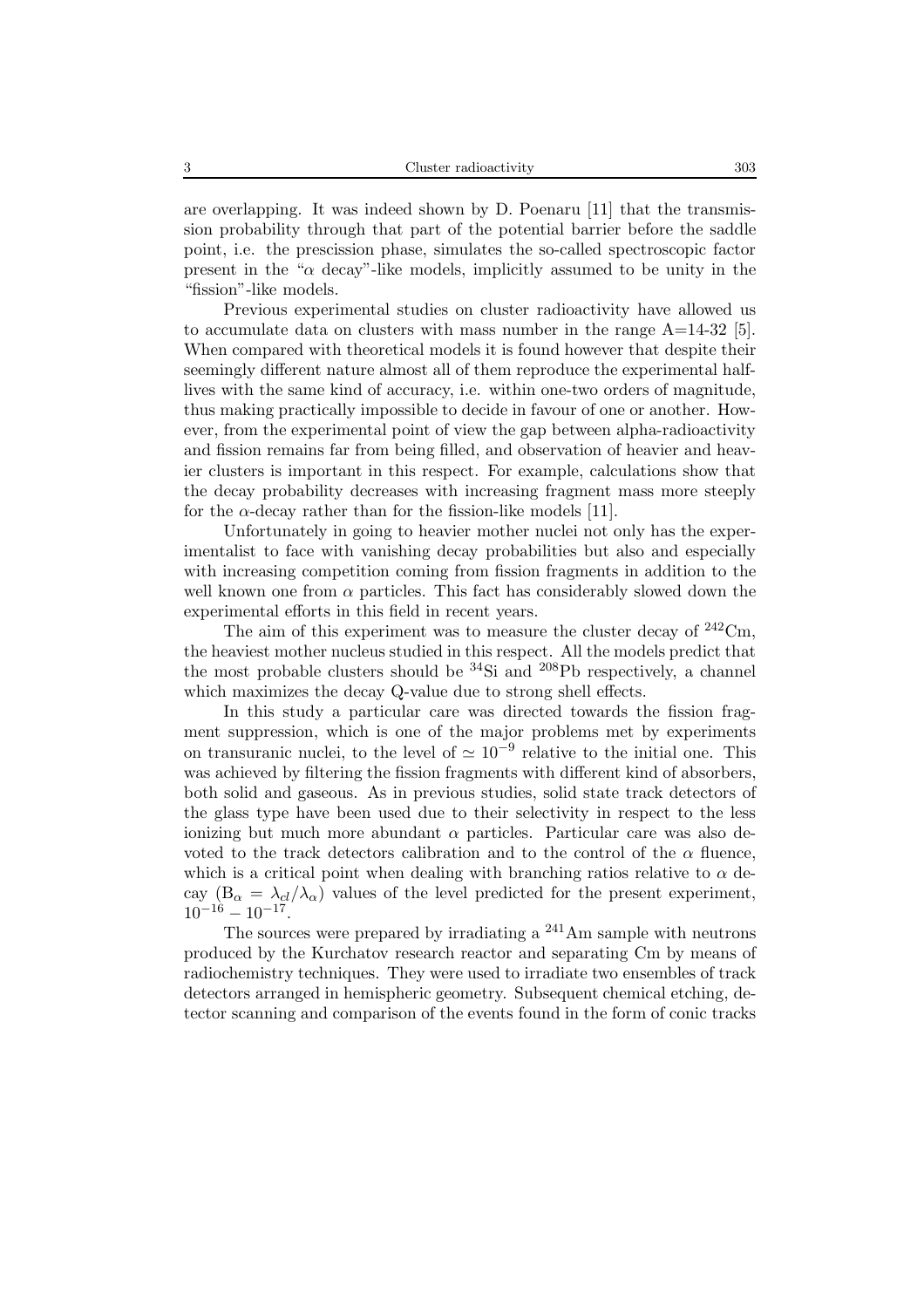with accelerator calibrations allowed to find and to attribute to Si clusters 15 events. From the known number of <sup>242</sup>Cm atoms B<sub>α</sub> came out to be  $1.0 \times 10^{-16}$ and the partial half life  $(1.4^{+0.5}_{-0.3}) \times 10^{23}$  s.

When comparing such data with predictions given by the various theoretical models, we see that while the one of the fission-like model of Poenaru [9] gives a remarkable agreement, within a factor of two, those of the " $\alpha$ " decay"-like models [7, 8] exhibit the largest discrepancy, up to one-two orders of magnitude. We believe that such a behaviour could be physically meaningful, in view of the fact that it is found here for the first time within the wide systematics accumulated so far. It is interesting indeed to remark that predictions of fission-like models like the one of Ref. 9 start to diverge from those given by generalized  $\alpha$ -decay models like the one of Ref. 7 for cluster mass  $A \sim 30 - 35$ .

From the experimental point of view, both the emitted cluster and the mother nucleus have been the heaviest ever studied for this rare kind of radioactivity; moreover, the branching ratio relative to alpha decay is one of the smallest ever measured for hadronic decay modes of nuclei.

# 2.2. Ne DECAY OF  $^{230}$ U

This experiment [12] aimed at measuring, on the other hand, a quite light cluster, <sup>22</sup>Ne, emitted by the lightest isotope of the uranium isotopic series, <sup>230</sup>U. In addition to comparison with theoretical predictions, the motivation was here that the large systematics accumulated on uranium isotopes in recent years  $(A=232,3,4,5,6)$  [5] pointed out the different behavior of the partial half lives for spontaneous fission and cluster radioactivities with the mass number of the parent, the former being practically constant and the latter rapidly varying as a consequence of shell and other structure effects. In view of the additional feature that both spontaneous fission and cluster radioactivity have, for this particular isotopic series, partial half lives of similar order of magnitude, it was found interesting to extend the systematics both from the light and heavy sides. We will discuss here the measurement of cluster decay of the lightest uranium isotope,  $^{230}$ U, while the one on the heaviest,  $^{238}$ U, is still in progress, as will be discussed later.

The <sup>230</sup>U source was obtained, also in this case, by radiochemistry following an intense proton irradiation of metallic thorium targets producing some GBq activity of <sup>230</sup>Pa, subsequently  $\beta$ -decaying into <sup>230</sup>U. This is a further example of how challenging is to obtain a sufficient number of mother nuclei in the most advanced experiments on exotic decay. The detectors were still of the glass type, this time arranged in  $4\pi$  geometry. Six events were found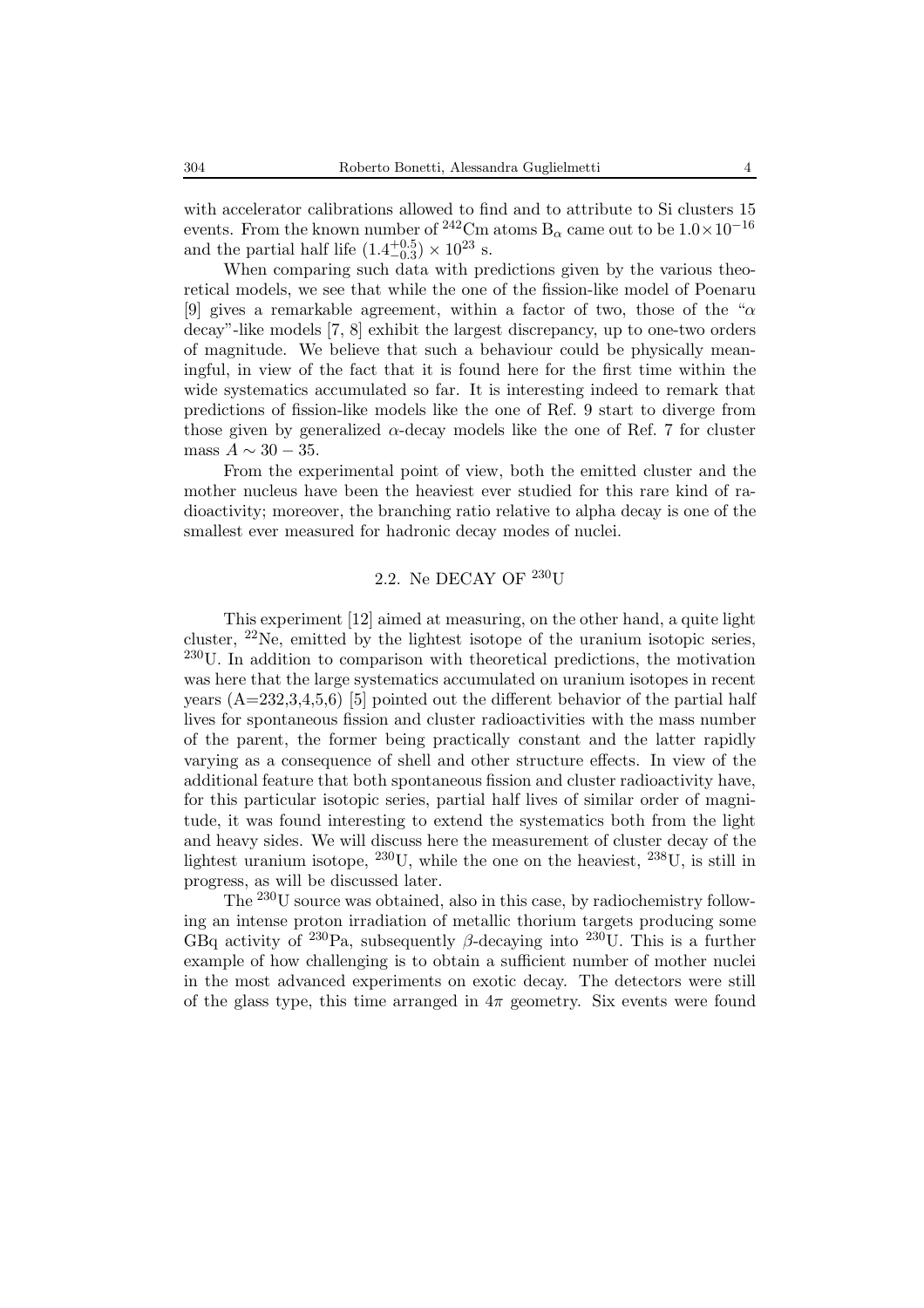in the course of the scanning; subsequent comparison with accelerator calibrations allowed to attribute them to  $22$ Ne clusters. The branching ratio was  $(4.8 \pm 2.0) \times 10^{-14}$  and the partial half life was  $(3.7 \pm 1.5) \times 10^{19}$  s. Comparison with theoretical predictions shows, this time, a beautiful agreement with predictions of the " $\alpha$  decay"-like model of Ref. 8, and only a fair agreement with the fission-like model of Poenaru [9].

# 2.3. <sup>14</sup>C DECAY OF <sup>225</sup>Ac

One of the most important achievements on heavy cluster radioactivity was the discovery of the sensitivity of its partial half life to the microscopic properties of the mother-daughter nuclei. This resulted from many evidences like e.g. the fine structure in the energy spectrum of <sup>14</sup>C clusters in the well known  $^{223}$ Ra decay, the hindered decay of odd-A emitters like  $^{221}$ Fr,  $^{221}$ Ra,  ${}^{223}Ra$ ,  ${}^{231}Pa$ ,  ${}^{233}U$  and others, the anomalously high/low values of two-clusters branching ratios such as  $^{24}Ne/^{28}Mg$ ,  $^{23}F/^{24}Ne$  and others [5].

Within such a framework,  $^{225}$ Ac was a special case since while being an odd-Z nucleus its partial decay rate as well as its branching ratio relative to  $\alpha$  decay do not seem to exhibit any special hindrance like the one of other odd-A exotic emitters. The situation was summarized in Ref. 13 in the case of hindrance factors for <sup>14</sup>C emitters. This quantity, borrowed from  $\alpha$  decay, measures the degree according to which an odd-A transition is slower in comparison with an even-even one having the same barrier penetrability. While typical hindrance factors,

$$
HF = \frac{\gamma^2 (A+1) + \gamma^2 (A-1)}{2\gamma^2 (A)},
$$

where  $\gamma^2(A)$  is the reduced width of the cluster emitter of mass number A, are in the range 10-100, the one of the <sup>225</sup>Ac  $\rightarrow$ <sup>14</sup>C decay measured in 1993 [14] is practically unitary.

The fact that such a case seems surprisingly to behave like an eveneven one has been variously justified [14] by using arguments based on the microscopic structure of <sup>225</sup>Ac.

In order to have a firmer basis for any theoretical interpretation it was found important to have further experimental data in order, as a first instance, to confirm the 1993 result and possibly to achieve a deeper insight on this rather interesting exotic decay.

In the most recent experiment [15] a new, strong  $^{225}$ Ac source was prepared to be used in two independent set-ups:

1. a high efficiency but low energy resolution experiment to remeasure the integrated decay rate of the  $^{225}\text{Ac} \rightarrow ^{14}\text{C} + ^{211}\text{Bi}$  decay;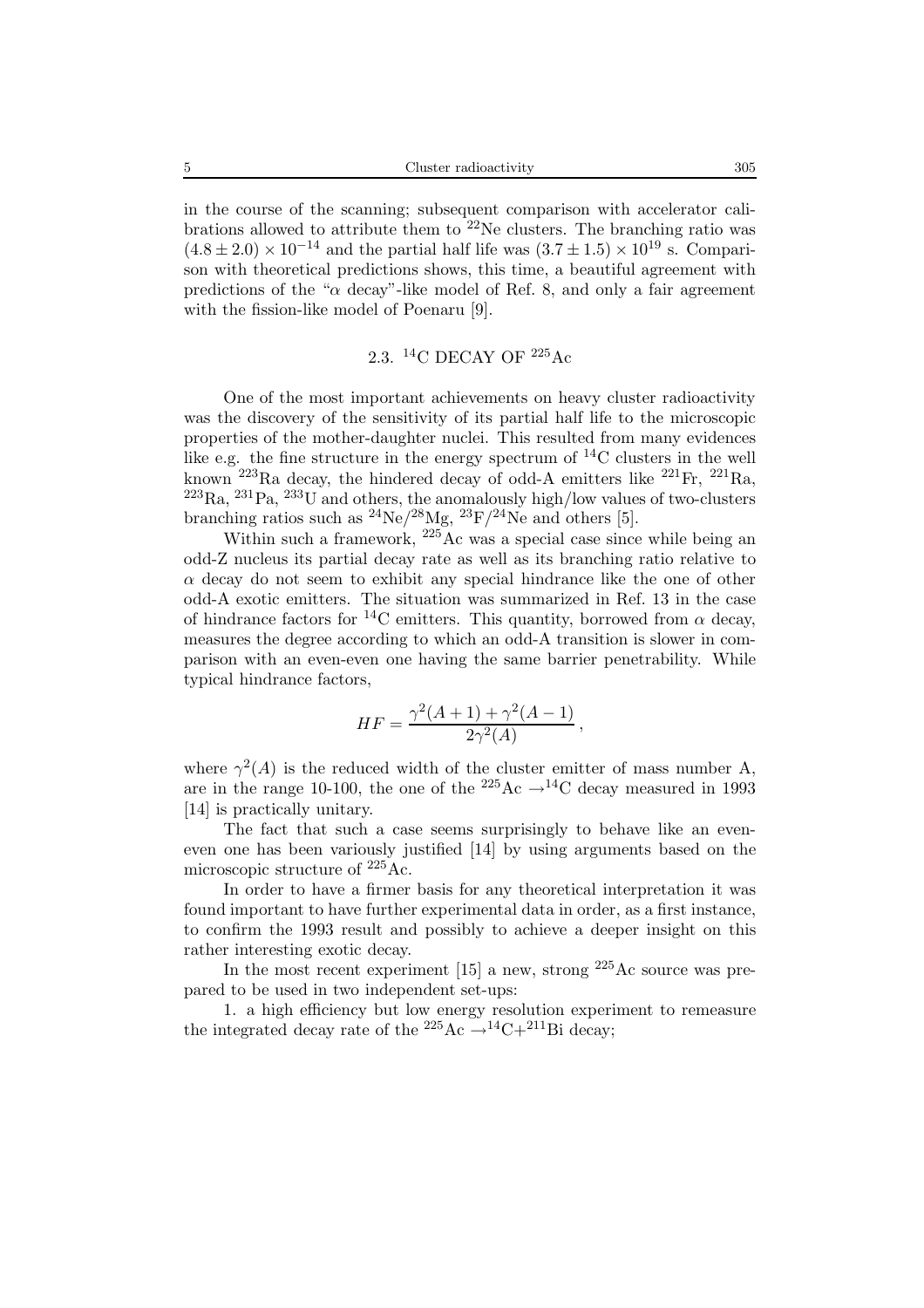2. a high resolution experiment to study the energy spectrum of the emitted <sup>14</sup>C clusters.

Like in previous experiment, the <sup>225</sup>Ac source,  $T_{1/2} = 10.0$  d, was obtained by means of the intense, mass-separated 60 keV  $225$  (Fr+Ra) beam produced at ISOLDE, CERN, where such nuclides are obtained through spallation reactions induced by the 1 GeV proton beam of the PS-Booster on a thick  $ThC<sub>2</sub> target. After extraction, post-acceleration and magnetic separation the$  $2^{25}(Fr+Ra)$  ions were sent in a collection chamber and implanted onto a vitreous carbon catcher. At this point the  $^{225}$ Ac source was simply obtained by letting it β-decay; again, glass detectors in  $2\pi$  geometry were used to detect  ${}^{14}$ C cluster decay.

14 events were found in  $86.2 \text{ cm}^2$  glass surface. From the known source intensity and irradiation time, the branching ratio for  ${}^{14}$ C decay of  ${}^{225}$ Ac came out to be  $B = (4.5 \pm 1.4)10^{-12}$  and the corresponding partial half life  $T_{1/2} = (1.9 \pm 0.6) 10^{17}$  s, in very good agreement with the 1993 result [14].

One of the goals of the experiment was to find out which level of the <sup>211</sup>Bi residual nuclide is preferentially fed by the  ${}^{14}$ C decay of  ${}^{225}$ Ac. Two hypothesis have been put forward to explain its unexpectedly high decay rate, in analogy with  $\alpha$  decay, in terms of favoured transition either to the ground state or to the first excited one of  $^{211}$ Bi [14]. While theoretical arguments based on the structure of the <sup>225</sup>Ac mother nucleus could justify both hypothesis, only an experimental result could solve such ambiguity, thus possibly confirming the use of  $14C$  radioactivity as a spectroscopic tool after the pioneering experiments with <sup>223</sup>Ra decay [16].

The <sup>225</sup>Ac source was therefore used in a second set-up aimed at measuring the  $^{14}$ C spectrum with an energy resolution sufficient to study its fine structure. The SOLENO spectrometer of IPN-Orsay was used for this purpose. The basic idea is to use the selective features of the spectrometer to reject the high flux of  $\alpha$  particles, while keeping the good energy resolution typical of Si detectors.

Unfortunately, the experiment turned out to be difficult due to multiple  $\alpha$  pile-up events because of the extremely high intensity of the source which unfortunately fell in the energy region between 28 and 29 MeV where  ${}^{14}$ C events were expected. It was therefore impossible to unambiguously assign the recorded events to  ${}^{14}C$ .

However, the positive and consistent result obtained with track detectors confirms the interest of  ${}^{14}$ C decay of  ${}^{225}$ Ac from the point of view of nuclear structure. It also suggests that an experimental identification of the favoured transition, a crucial information to test the proposed theoretical interpretations, is a very difficult task indeed.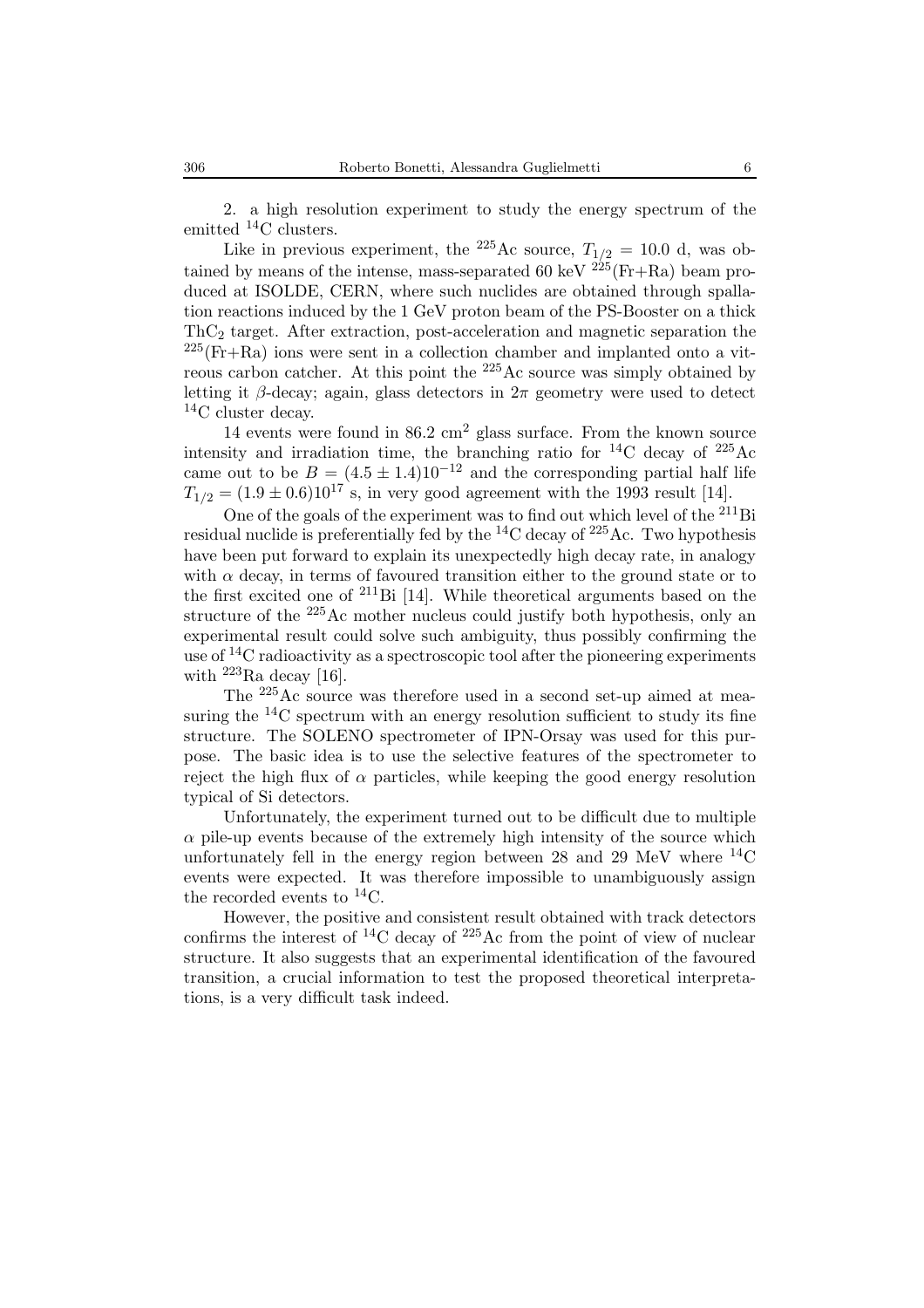### 2.4. EXPERIMENTS IN PROGRESS

We will now discuss two experiments in progress aiming at measuring the cluster decay of <sup>238</sup>U by <sup>34</sup>Si emission and the one of <sup>232</sup>Ac by <sup>14</sup>C and <sup>15</sup>N emissions. Both experiments have an ultra-decennal life, but are now close to the conclusion.

The former, started in 1995, is being performed by the Dubna-Milano collaboration and was motivated by (i) extending the systematics on uranium isotopes previously discussed in the experiment on  $^{230}$ U towards the heaviest member of the isotopic series, and (ii) finding (or not) a confirmation of the behaviour outlined with  $34\text{Si}$  decay of  $242\text{Cm}$ , i.e. the prevalence of the "fissionlike" mechanism of Poenaru in respect to the " $\alpha$  decay"-like ones for such heavy clusters.

In this experiment  $1500 \text{ cm}^2$  of uranium metallic foils kindly obtained on loan from Goodfellow Ltd, Cambridge, UK, were used to irradiate on the 2 sides for 2 years 3000 cm<sup>2</sup> of PET foils acting as track detectors. Detector analysis was very time consuming because of the enormous surface of the detectors and very difficult since a thick source was used, this giving rise to a spread in the track geometrical parameters. Several candidates have been found and are presently being carefully compared with accelerator calibrations.

The experiment on <sup>223</sup>Ac was mainly motivated both by structure arguments similar as those discussed in the case of <sup>225</sup>Ac and also, and especially, by the fact that it might allow to discover  $15N$  emission, which comes out to be particularly favoured in this case due to shell effects in <sup>208</sup>Pb residual nucleus.  $15N$  would be not only another cluster, but, more important, an odd-Z cluster, thus possibly allowing to study even-odd effects in the light cluster itself.

The idea to run this experiment came out in 1993 but only more recently it was possible to find a solution to obtain a strong enough  $^{223}\text{Ac}$  source.

The solution was to irradiate by an intense 66 MeV proton beam a thick thorium target thus producing <sup>227</sup>Pa ( $T_{1/2}$  = 38 min) nuclides by means of the  $^{232}Th(p,6n)$  reaction, doing an on-line chemistry to separate Pa from Th, depositing it on a golden-plated disk and letting it  $\alpha$  decay in order to get the wanted <sup>223</sup>Ac source. The only laboratory combining a proton beam with the required energy and intensity and on-line radiochemistry was found to be iThemba at Faure, South Africa. The Faure-Dubna-Milano-Moscow collaboration was able to perform three irradiations of glass detectors ensembles in 2005. Detector analysis aiming at measuring both  ${}^{14}$ C and  ${}^{15}$ N emissions is almost finished and results will be published quite soon.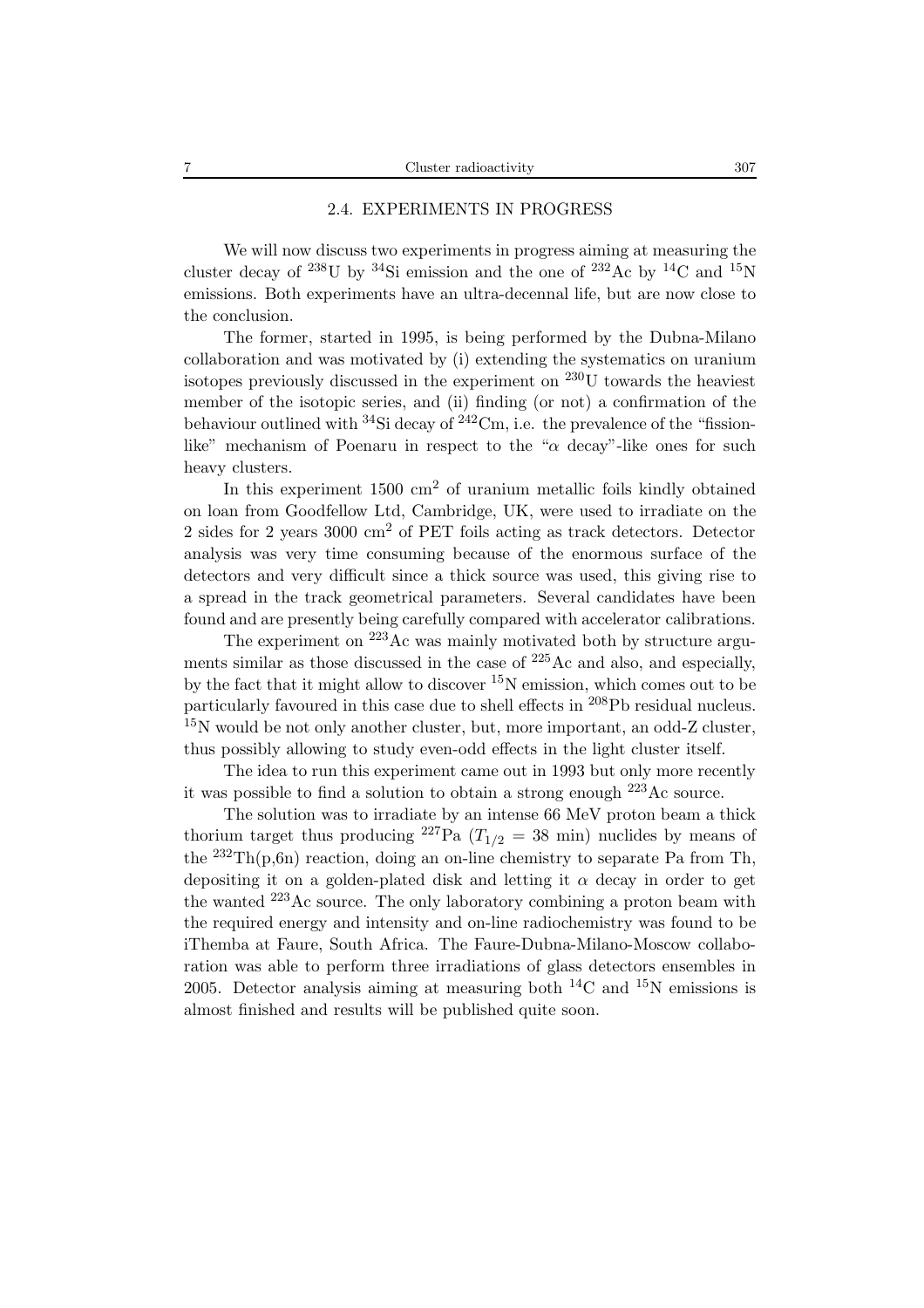### 3. **CONCLUSIONS**

Table 1 shows all the experimental data available for cluster decay. As one clearly sees, the progress made in this field is impressive since 1984, the starting year of the story.

However it is also clear, as the experiments discussed in previous section have pointed out, that large room is still available for further progress, both from the experimental and (especially) the theoretical side. As a matter of fact, we can mention at least three still open problems, namely the possible existence of other islands of cluster radioactivity in which the residual nuclei are close to other doubly-magic ones like  $100$ Sn or  $132$ Sn, the investigation of even-odd effects and the study of the emission of heavy clusters in view of a better understanding of the theoretical interpretation of this phenomenon.

| Emitter                      | Cluster               | Q(MeV)      | Detection           | $B = \lambda_{cl}/\lambda_{\alpha}$ | $\lg_{10} T(s)$ |
|------------------------------|-----------------------|-------------|---------------------|-------------------------------------|-----------------|
|                              |                       |             | System              |                                     |                 |
| $\overline{^{114}\text{Ba}}$ | ${}^{12}$ C           | 18.3-20.5   | <b>POLY</b>         | $< 10^{-4}$                         | > 3.63          |
| $\rm ^{114}Ba$               | $^{12}\mathrm{C}$     | 18.3-20.5   | BP <sub>1</sub>     | $< 3.4 \cdot 10^{-5}$               | > 4.10          |
| $^{221}\mathrm{Fr}$          | ${}^{14}C$            | 31.28       | BP <sub>1</sub>     | $(8.14 \pm 1.14) 10^{-13}$          | 14.52           |
| $^{221}\mathrm{Ra}$          | ${}^{14}$ C           | 32.39       | BP <sub>1</sub>     | $(1.15 \pm 0.91) 10^{-12}$          | 13.39           |
| $^{222}\mathrm{Ra}$          | $\rm ^{14}C$          | 33.05       | <b>POLY</b>         | $(3.7 \pm 0.6) 10^{-10}$            | 11.01           |
| $^{222}\mathrm{Ra}$          | ${}^{14}$ C           | 33.05       | <b>SOLENO</b>       | $(3.1 \pm 1.0)10^{-10}$             | 11.09           |
| $^{222}\mathrm{Ra}$          | $^{14}\mathrm{C}$     | 33.05       | <b>SOLENO</b>       | $(2.3 \pm 0.3) 10^{-10}$            | 11.22           |
| $\rm ^{223}Ra$               | $^{14}$ C             | 31.85       | $E \times \Delta E$ | $(8.5 \pm 2.5)10^{-10}$             | 15.06           |
| $^{223}\mathrm{Ra}$          | ${}^{14}C$            | 31.85       | <b>SOLENO</b>       | $(5.5 \pm 2.0)10^{-10}$             | 15.25           |
| $^{223}\mathrm{Ra}$          | $^{14}\mathrm{C}$     | 31.85       | $E \times \Delta E$ | $(7.6 \pm 3.0)10^{-10}$             | 15.11           |
| $^{223}\mathrm{Ra}$          | $^{14}\mathrm{C}$     | 31.85       | <b>POLY</b>         | $(6.1 \pm 1.0)10^{-10}$             | 15.20           |
| $^{223}\mathrm{Ra}$          | ${}^{14}C$            | 31.85       | SPLIT-POLE          | $(4.7 \pm 1.3)10^{-10}$             | 15.32           |
| $^{223}\mathrm{Ra}$          | $^{14}\mathrm{C}$     | 31.85       | <b>SOLENO</b>       | $(6.4 \pm 0.4) 10^{-10}$            | 15.19           |
| $^{223}\mathrm{Ra}$          | ${}^{14}$ C           | 31.85       | <b>SOLENO</b>       | $(7.0 \pm 0.4) 10^{-10}$            | 15.14           |
| $^{223}\mathrm{Ra}$          | $^{14}\mathrm{C}$     | 31.85       | <b>SOLENO</b>       | $(8.9 \pm 0.4) 10^{-10}$            | 15.04           |
| $^{224}\mathrm{Ra}$          | ${}^{14}C$            | 30.54       | POLY                | $(4.3 \pm 1.2)10^{-11}$             | 15.86           |
| $^{224}\mathrm{Ra}$          | $^{14}\mathrm{C}$     | 30.54       | <b>SOLENO</b>       | $(6.5 \pm 1.0)10^{-11}$             | 15.68           |
| $^{225}\mathrm{Ac}$          | ${}^{14}C$            | 30.48       | BP <sub>1</sub>     | $(6.0 \pm 1.3)10^{-12}$             | 17.16           |
| $^{225}\mathrm{Ac}$          | $^{14}\mathrm{C}$     | 30.48       | BP <sub>1</sub>     | $(4.5 \pm 1.4) 10^{-12}$            | 17.28           |
| $^{226}\mathrm{Ra}$          | ${}^{14}C$            | 28.21       | <b>SOLENO</b>       | $(3.2 \pm 1.6)10^{-11}$             | 21.19           |
| $^{226}\mathrm{Ra}$          | ${}^{14}C$            | 28.21       | <b>POLY</b>         | $(2.9 \pm 1.0)10^{-11}$             | 21.24           |
| $^{226}\mathrm{Ra}$          | ${}^{14}C$            | 28.21       | POLY                | $(2.3 \pm 0.8) 10^{-11}$            | 21.34           |
| $^{228}\mathrm{Th}$          | $^{20}\mathrm{O}$     | 44.72       | BP <sub>1</sub>     | $(1.13 \pm 0.22) 10^{-13}$          | 20.72           |
| $\rm ^{231}Pa$               | $^{23}{\rm F}$        | 51.84       | BP <sub>1</sub>     | $(9.97^{+22.9}_{-8.28})$            | 26.02           |
| $^{230}\mathrm{Th}$          | $^{24}{\rm Ne}$       | 57.78       | PET                 | $(5.6 \pm 1.0)10^{-13}$             | 24.61           |
| $^{232}\mathrm{Th}$          | $^{24,26}\mathrm{Ne}$ | 55.62,55.97 | <b>PET</b>          | $< 2.82 \cdot 10^{-12}$             | >29.20          |
| $\rm ^{231}Pa$               | $^{24}{\rm Ne}$       | 60.42       | <b>PET</b>          | $6\cdot10^{-12}$                    | 23.23           |

*Table 1* Cluster decay experimental data

(continues)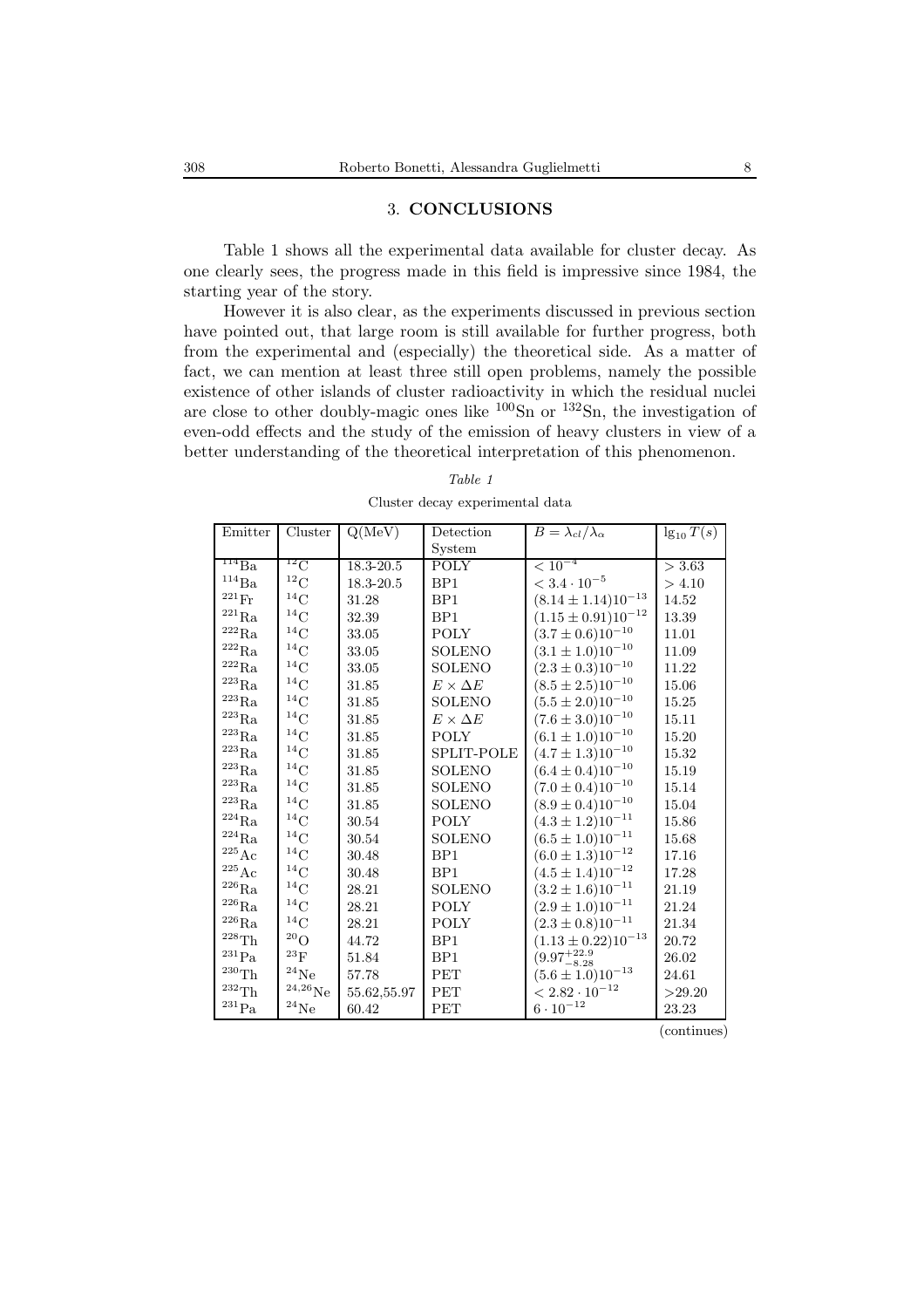| Emitter             | Cluster               | Q(MeV)      | Detection         | $B = \lambda_{cl}/\lambda_{\alpha}$  | $\lg_{10} \overline{T(s)}$ |
|---------------------|-----------------------|-------------|-------------------|--------------------------------------|----------------------------|
|                     |                       |             | System            |                                      |                            |
| $^{231}Pa$          | $^{24}Ne$             | 60.42       | BP1               | $(1.34 \pm \overline{0.17})10^{-11}$ | 22.88                      |
| $^{230}\mathrm{U}$  | $^{22}{\rm Ne}$       | 61.40       | BP1               | $(4.8 \pm 2.0)10^{-14}$              | 19.57                      |
| $^{232}$ U          | $^{24}{\rm Ne}$       | 62.31       | PET               | $(2.0 \pm 0.5) 10^{-12}$             | 21.08                      |
| $^{232}\mathrm{U}$  | $^{24}{\rm Ne}$       | 62.31       | PSK <sub>50</sub> | $(8.68 \pm 0.93) 10^{-12}$           | 20.42                      |
| $^{232}\mathrm{U}$  | $\rm ^{24}Ne$         | 62.31       | PSK50             | $(9.16 \pm 1.10) 10^{-12}$           | 20.40                      |
| $^{233}\mathrm{U}$  | $^{24,25}\mathrm{Ne}$ | 60.50,60.75 | PET               | $(7.5 \pm 2.5)10^{-13}$              | 24.83                      |
| $^{233}\mathrm{U}$  | $^{24,25}\mathrm{Ne}$ | 60.50,60.75 | PSK50             | $(7.2 \pm 0.9) 10^{-13}$             | 24.84                      |
| $^{234}$ U          | $^{24,26}\mathrm{Ne}$ | 58.84,59.47 | PSK50             | $(9.06 \pm 6.60) 10^{-14}$           | 25.92                      |
| $\rm ^{234}U$       | $^{24,26}\mathrm{Ne}$ | 58.84,59.47 | PET               | $(9.90 \pm 9.90) 10^{-14}$           | 25.88                      |
| $^{235}\mathrm{U}$  | $^{24,25}\mathrm{Ne}$ | 57.36,57.83 | <b>PET</b>        | $(8.06 \pm 4.32) 10^{-12}$           | 27.42                      |
| $\rm ^{236}U$       | $^{24,26}\mathrm{Ne}$ | 55.96,56.75 | <b>PET</b>        | $< 9.2 \cdot 10^{-12}$               | >25.90                     |
| $\rm ^{232}U$       | $^{28}\mathrm{Mg}$    | 74.32       | PSK50             | $< 1.18 \cdot 10^{-13}$              | >22.26                     |
| $\mathrm{^{233}U}$  | $^{28}\rm{Mg}$        | 74.24       | PSK50             | $< 1.30 \cdot 10^{-15}$              | >27.59                     |
| $\rm ^{234}U$       | $^{28}\rm{Mg}$        | 74.13       | PET               | $(2.3^{+0.8}_{-0.6})$                | 27.54                      |
| $^{234}\mathrm{U}$  | $^{28}\rm{Mg}$        | 74.13       | PSK50             | $(1.38\pm0.25)10^{-13}$              | 25.14                      |
| $^{235}\mathrm{U}$  | $^{28,29}\mathrm{Mg}$ | 72.20,72.61 | PET               | $< 1.8 \cdot 10^{-12}$               | >28.09                     |
| $^{236}\mathrm{U}$  | $^{28,30}\mathrm{Mg}$ | 71.69,72.51 | PET               | $2.0\cdot10^{-13}$                   | 27.58                      |
| ${}^{237}{\rm Np}$  | $^{30}\mathrm{Mg}$    | 75.02       | PET               | $<8.0\pm10^{-14}$                    | >26.93                     |
| $\mathrm{^{237}Np}$ | $^{30}\rm{Mg}$        | 75.02       | PSK50             | $<1.8\cdot 10^{-14}$                 | >27.57                     |
| $^{236}\rm{Pu}$     | $^{28}\rm{Mg}$        | 79.67       | <b>PET</b>        | $2.0\cdot10^{-14}$                   | 21.67                      |
| $^{236}\rm{Pu}$     | $^{28}\rm{Mg}$        | 79.67       | PHOSP. GLASS      | $(2.7 \pm 0.7) 10^{-14}$             | $21.52\,$                  |
| $\rm ^{238}Pu$      | $^{28,30}\mathrm{Mg}$ | 75.93,77.03 | LG750             | $(5.62 \pm 3.97) 10^{-17}$           | 25.70                      |
| $\rm ^{238}Pu$      | $^{32}{\rm Si}$       | 91.21       | LG750             | $(1.38 \pm 0.50) 10^{-16}$           | 25.27                      |
| $\rm ^{240}Pu$      | $^{34}\mathrm{Si}$    | 90.95       | PET               | $< 6\cdot 10^{-15}$                  | >25.52                     |
| $\rm ^{241}Am$      | $^{34}{\rm Si}$       | 93.84       | POLY              | $< 2.6\cdot 10^{-13}$                | >22.71                     |
| $\rm ^{241}Am$      | ${}^{34}\mathrm{Si}$  | 93.84       | PET               | $<5.4\cdot 10^{-15}$                 | >24.41                     |
| $^{241}\mathrm{Am}$ | ${}^{34}\mathrm{Si}$  | 93.84       | LG750             | $< 7.4\cdot 10^{-16}$                | >25.26                     |
| $\rm ^{242}Cm$      | $^{34}\mathrm{Si}$    | 96.53       | LG750, GOI-104    | $10^{-16}\,$                         | 23.15                      |

*Table 1* (continued)

As far as the first point is concerned, several attempts to measure cluster radioactivity of  $114\text{ Ba}$  have already been performed [17] leading to the conclusion that a positive result would need a very serious improvement of the experimental conditions which, unfortunately, does not seem to be immediately feasible in view of this extremely out-of-the-line-of-stability nuclide. Moreover, it is hoped that the experiment on <sup>223</sup>Ac previously described as well as future renewed attempts to detect the fine structure in the <sup>14</sup>C spectrum from <sup>225</sup>Ac might allow to clarify even-odd and related nuclear structure effects. Finally, other heavy cluster emissions might be studied, for instance, from <sup>241</sup>Am. However, it is clear that the above experimental efforts will be sterile if not supported by an appropriate theoretical interpretation.

We hope that this might happen with the same enthusiasm and effectiveness which characterized the work of Dorin Poenaru in the early years of life of this exciting field of nuclear physics.